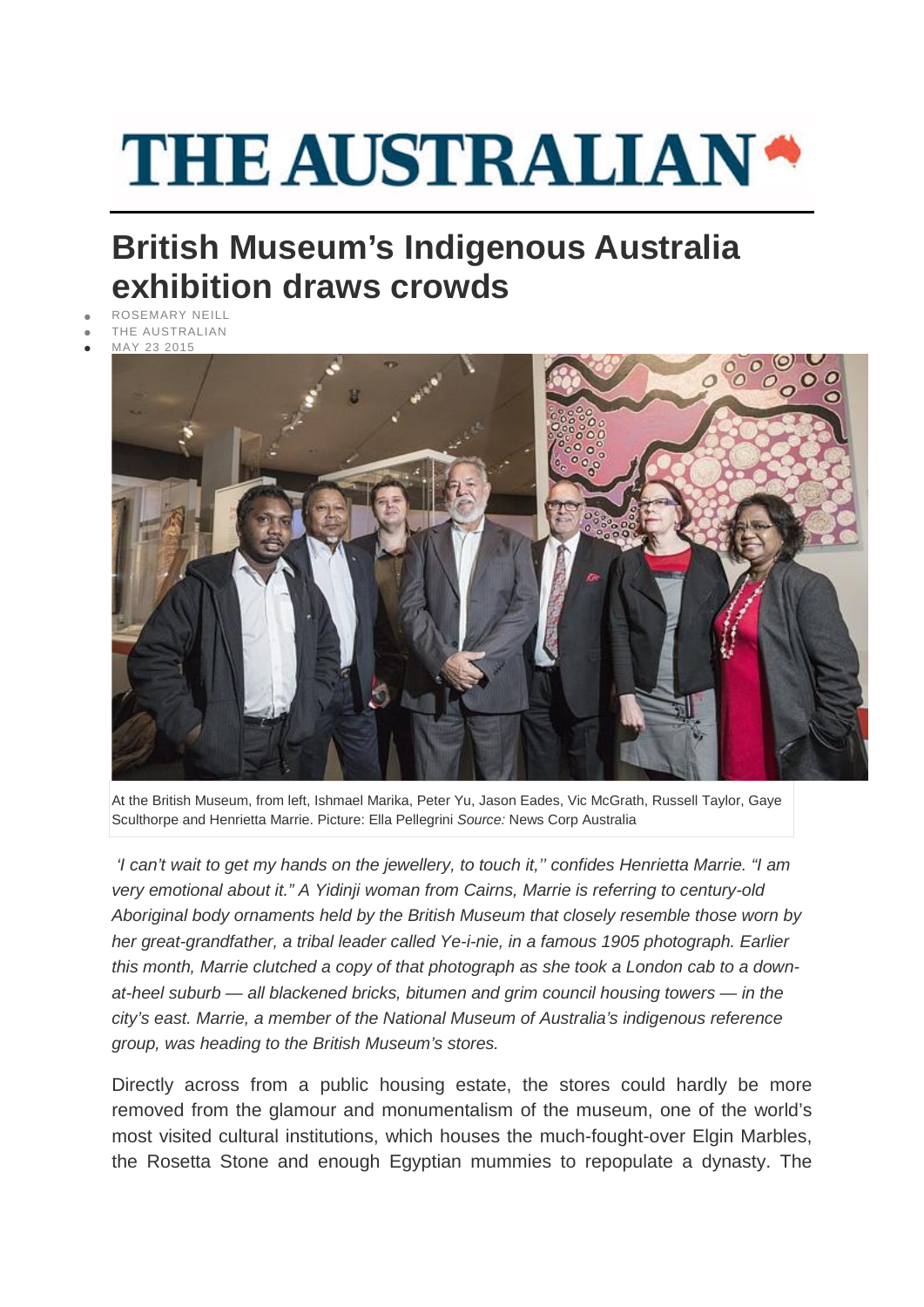stores, by contrast, are a byword for institutional sterility (scuffed floors, cracked walls, 1960s venetian blinds, endless gun-grey filing cabinets). In these almost aggressively utilitarian surrounds, Marrie comes face to face with tangible evidence of her people's heritage — evidence that has often eluded her.

The Yidinji wife and mother, whose sunny, friendly manner masks a quiet determination, has been an outspoken heritage activist for decades, advocating for better access to indigenous family histories and artefacts held by state, national and overseas museums and galleries. Yet only in recent years did she realise the British Museum held shields and the same sort of jewellery with which her great-grandfather appeared in that 1905 image, an enlarged version of which can be seen on the Cairns waterfront. (The photograph depicts a slight but noble figure holding a heavy, painted shield and wearing a shell headband, hairband and pendant, as well as a large breastplate engraved with the words, "Ye-i-nie/King of Cairns/ 1905''. His initiation scars are visible across his torso.)

At the stores, Ye-i-nie's purple-gloved great-granddaughter examines fragile-looking hair ornaments, sourced from the Cairns area and made from disc-shaped nautilus shell, and smaller, more delicate headbands.

With the absorbed intensity of a scientist examining Petri dishes, she compares them with the body ornaments in her great-grandfather's portrait; to the untrained eye, they look all but identical.

Also laid out on tissue paper and painted in ochres ranging from dull yellow to redbrown and black are a series of rainforest shields collected in the early 1900s in north Queensland. "To walk in that room and see the shields just blew me away,'' Marrie says later. She had seen them in a catalogue, but seeing and holding them "was just extraordinary''. She felt an instant attachment to the jewellery. "That was really emotional, seeing them and holding them and knowing they're real and they're here. It touched me. It really touched me ... seeing something that belongs to us my inheritance, basically.''

This visit to the British Museum stores, to which Review was granted exclusive access, wasn't merely a behind-the-scenes excursion for Marrie and three other indigenous visitors (artists Abe Muriata and Judy Watson, and NMA delegation member Jason Eades). It was a pilgrimage to rare Aboriginal and Torres Strait Islander treasures — most of which have not been publicly shown since they were collected — to which some of the visitors have ancestral links.

Other objects provide evidence of some of the earliest moments of contact between white settlers and black communities — a Torres Strait Islands turtle-shell mask with eyes and pointed nose but no mouth was collected during the voyage of HMS Rattlesnake between 1846 and 1860. For cultures without written records, such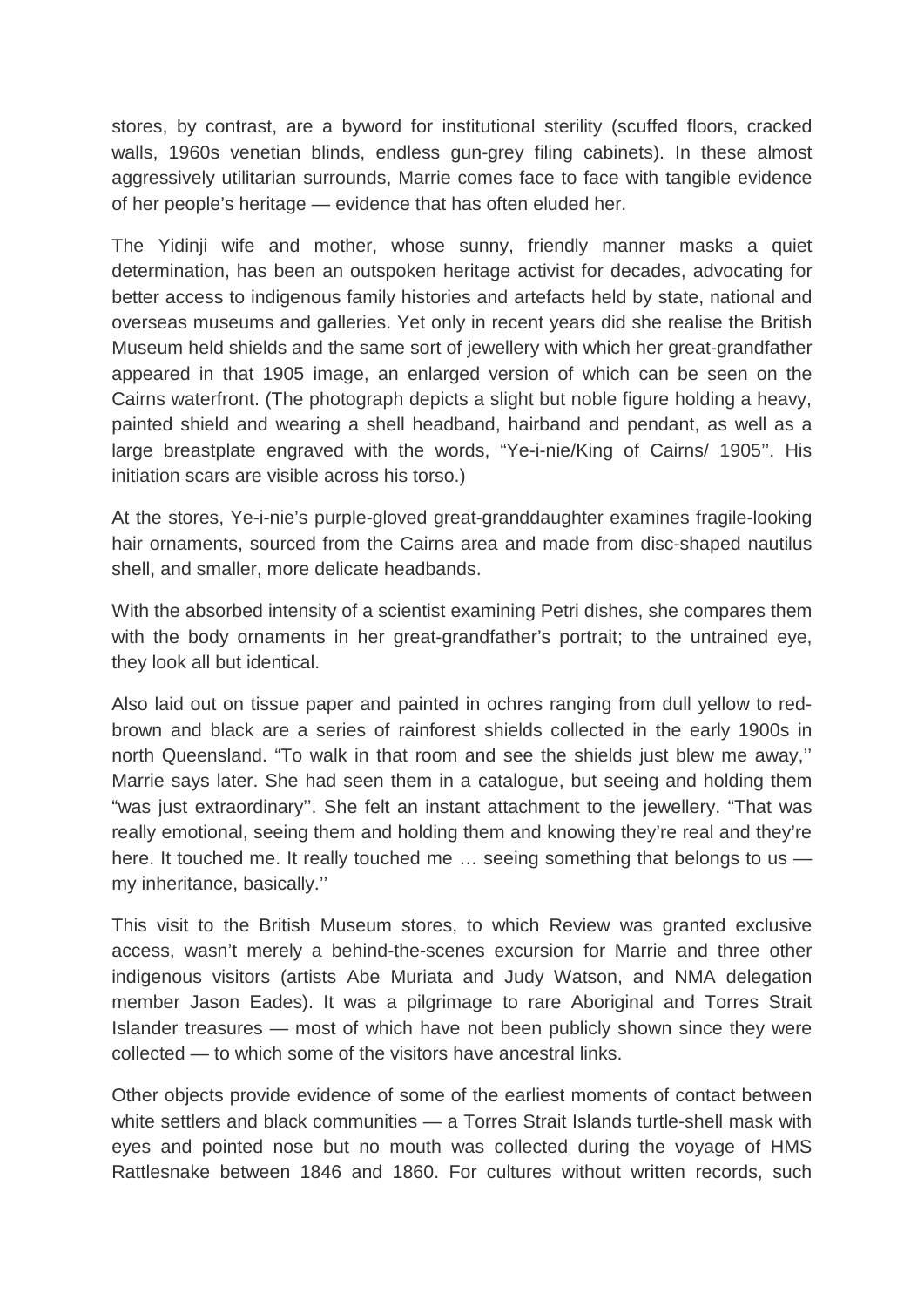objects take on a heightened significance. As the British Museum's director Neil MacGregor tells Review: "What the objects do is give voice to people who didn't leave written records … It's the victors that write the history. But the people who endure the invasion and the settlement leave the things, and those things tell their side of the story.''

The stores visit came towards the end of a momentous week for the Aboriginal and Torres Strait Islander leaders and artists who were in London in late April to attend the official opening of the museum's landmark exhibition *Indigenous Australia — Enduring Civilisation*. Many of them, including Marrie, met Prince Charles, the exhibition's patron, while the NMA's five-strong indigenous delegation also held talks with the museum's powerful trustees, partly to discuss further collaborations.

A joint project with the NMA, *Indigenous Australia* is the first substantial exhibition in Europe to tell the story of the First Australians through objects. In its opening week, it attracted several rave reviews and twice as many people as anticipated. By the second week, the museum had reportedly started to run short of catalogues — a further sign of the intense public interest the exhibition is arousing, despite being the only show at the museum to charge admission this season.

Nor did it hurt that *Indigenous Australia* was launched by a wisecracking future king, rattling off ranga and budgie-smuggler jokes about his son Prince Harry's recent trip to Australia. Generating further headlines were calls for the repatriation of objects in the museum's 6000-strong indigenous Australian collection — even the indigenous reference group the NMA sent to London is split on this issue.

Then came the equally dramatic announcement by MacGregor that the museum is considering a plan to include the 60,000-year-old indigenous narrative in its permanent galleries for the first time. In an interview with Review, he says the British Museum has always striven to "put the world under one roof", adding that "we need new histories" and "in the story of the cultures of the whole world, the oldest surviving one has got to be a rather important part".

The director's vast, slightly dishevelled office overlooks the museum's entrance where locals, tourists and schoolchildren in high-vis vests surge through the front doors in a seemingly unstoppable stream. Watching them, he reflects that "what has been fascinating about this exhibition, first, was the huge numbers of people. We've already had double the number of visitors we expected, and they're spending longer in the exhibition than we expected.''

Comprising 178 historical and contemporary works, *Indigenous Australia* is both a history of colonial dispossession and a celebration of Aboriginal and Torres Strait Islander survival. These intersecting stories are related through objects ranging from a painted shield that may have been looted in the aftermath of a punitive frontier raid,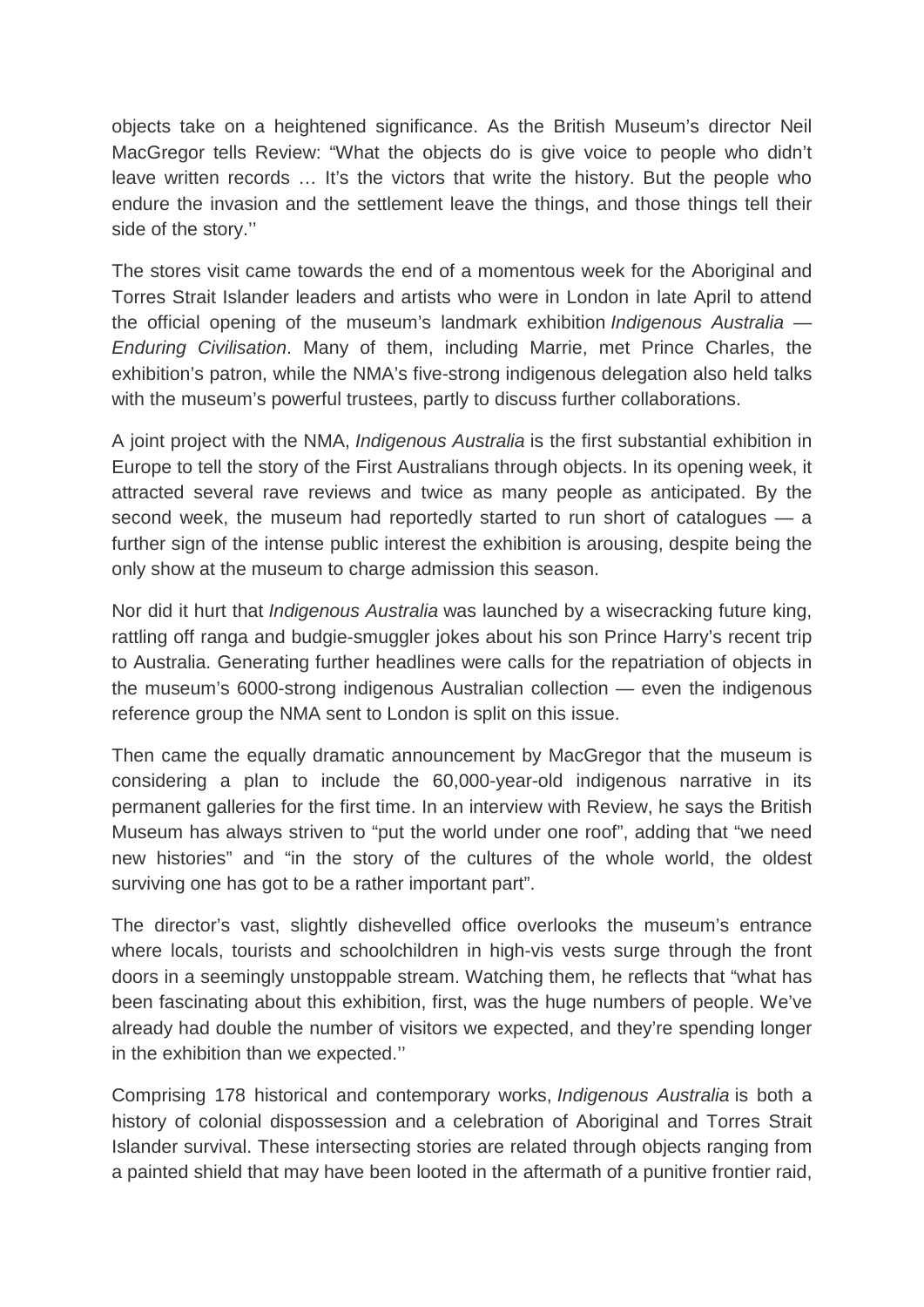to *Yumari* (1981), the 3.7m-long epic painting by Uta Uta Tjangala that is used on the Australian passport. (This painting comes from the NMA's collection.) The exhibition, MacGregor says, is "very clear about the brutal and the humane moments … the curiosity is very intense and the word of mouth has been enormous.'' The director believes the show is pulling in the punters because this "is the first opportunity to think about Australia from the Aboriginal side. This is the first time it's been possible, for a public anywhere in Europe, to think about the story of Australia as told by Aboriginal objects.''

If it goes ahead, MacGregor's radical plan to represent "the oldest of all the surviving civilisations'' in the museum's permanent galleries would give Australia's indigenous history unprecedented exposure. The museum attracts almost seven million visitors annually, more than the total number of tourists who visit Australia in a year. However, MacGregor, the man credited with revitalising the museum, is retiring at the end of the year, so much will depend on his successor, who has not yet been named. Nonetheless, the commitments given in London so far represent an emphatic leap by the venerable but tradition-bound institution, which has been accused in the past of neglecting its indigenous Australian artefacts, one of the strongest collections of Aboriginal and Torres Strait Islander artefacts from the early colonial period.

Curated by indigenous Tasmanian Gaye Sculthorpe — the museum's Oceania curator and its first Aboriginal employee — the *Indigenous Australia* exhibition is part of an ambitious collaboration with Canberra's NMA. The latter will display many of the artefacts in the London show for the first time in Australia, in a closely related but bigger exhibition, *Encounters*, in November. NMA director Mathew Trinca underlines the significance of the linked exhibitions by pointing out: "I think that it is going to be the most important work the museum does this decade, and arguably since its inception.''

A star exhibit of both shows is a large wooden shield collected by Captain James Cook's crew at Botany Bay in 1770. Thought to have been made by the Gweagal people, this unadorned shield, with a ragged spear hole near its centre, is the oldest Aboriginal artefact taken from the mainland.

It is a loaded symbol of those first, fraught moments of contact between the British Empire and indigenous people on Australia's east coast: before they collected it, Cook's crew shot at two Aboriginal men who tried to resist their landing at Botany Bay. Despite the shield's immense significance, it has never been exhibited here.

Another shield in the British Museum show may likewise have been taken at the point of a gun. Its collector, John Ewen Davidson, was an Oxford-educated sugar industry pioneer who took part in expeditions during the 1860s in which Aboriginal people were killed on the notoriously violent Queensland frontier. Davidson, who had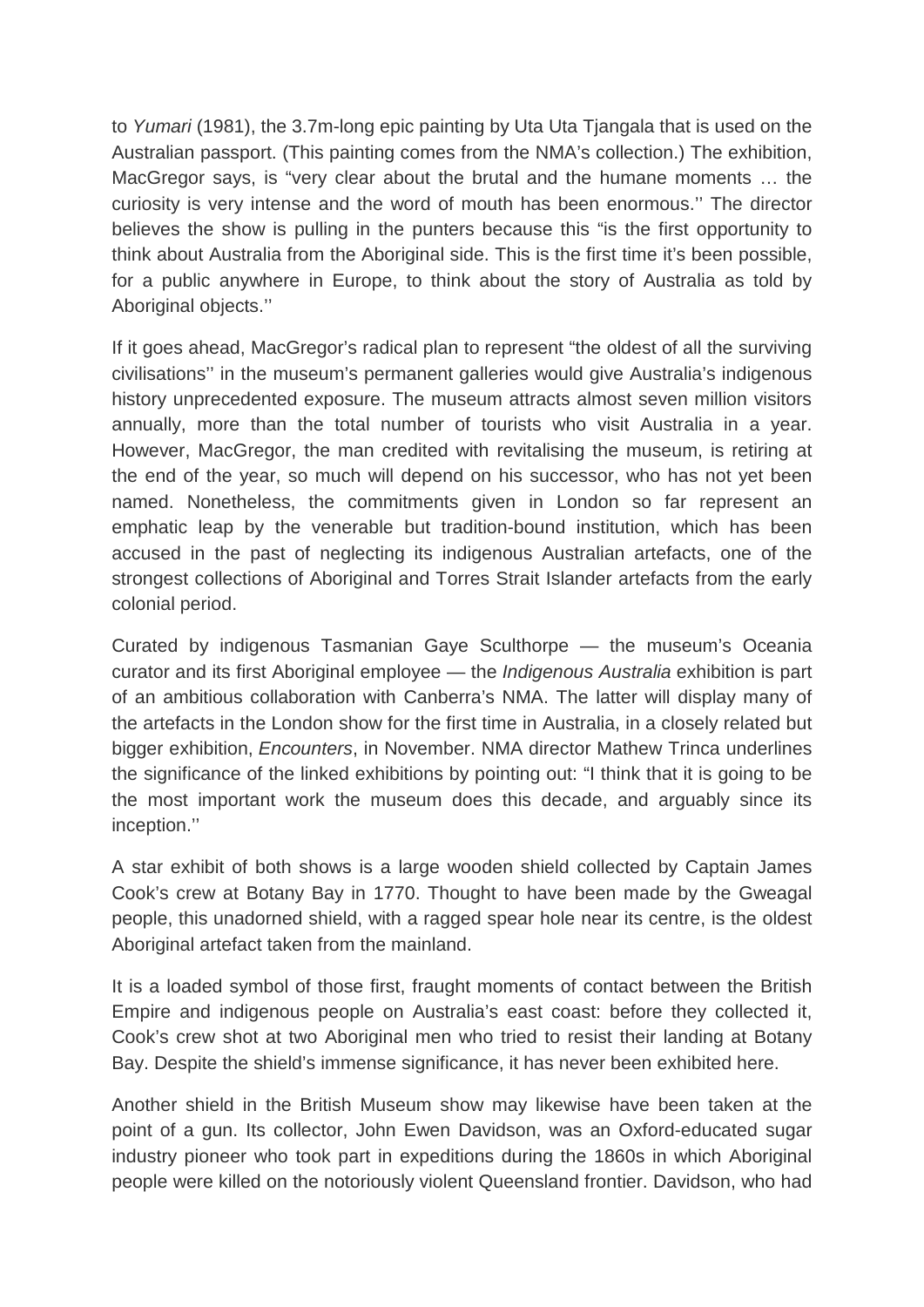once been sympathetic to the plight of the First Australians, wrote of shooting at two large indigenous groups advancing on his camp in 1866. "We followed them up into the scrub firing at them as they went,'' he wrote on June 24. "Some were wounded, but I saw some killed: there was plenty of blood on one or two shields which we picked up.''

The British Museum show is not just about blood and death on a relentlessly expanding frontier, however; it also illustrates how early encounters between blacks and whites involved trade, bartering and gift-giving. Genuine friendships were formed.

We see a page from the carefully compiled notebooks of First Fleeter Lieutenant William Dawes, who took informal language lessons from a young Aboriginal woman, Patyegarang, in Port Jackson in the late 1700s. Decades later, on Australia's west coast, military surgeon and pioneer Alexander Collie and his Aboriginal guide Mokare became so close, they were eventually buried side by side. An Aboriginal knife and axe collected by Collie (possibly with Mokare's help) that are part of the exhibition can be traced back to the earliest days of white settlement in Western Australia.

Other historical objects reveal the stunning diversity of indigenous art and craft, from a finely-stitched skirt of emu feathers (1840s), which under sympathetic lighting resembles a shimmering thing of gold, to spectacular Torres Strait Islander masks one 19th-century mask made from turtle shell, feathers and cloth is more than 2m across and designed to be worn on the head.

As if to reflect the uneasy relationship between indigenous peoples and museums that claim absolute ownership of rare artefacts, Sculthorpe has included two bark etchings from rural Victoria that were the subject of an acrimonious legal case in 2004. The etchings are rare surviving examples of the ceremonial art of southeastern Aborigines from the 1850s. When the British Museum lent them to Museum Victoria 11 years ago, the local Dja Dja Wurrung people took court action aimed at keeping them permanently in Australia.

The attempt failed and in 2013 federal legislation was passed to ensure cultural institutions could import objects on loan without fear of similar legal action. In the exhibition catalogue, Sculthorpe writes that the Dja Dja Wurrung case reflects how governments, museums and indigenous people "are continuing to grapple with and work through the issues involved in ensuring that connections between people and collections are maintained''.

That is an understatement. Even before it was officially opened, the British Museum exhibition had ignited calls for indigenous objects to be repatriated to their originating communities. On the one hand, Marrie says that "you've really got to congratulate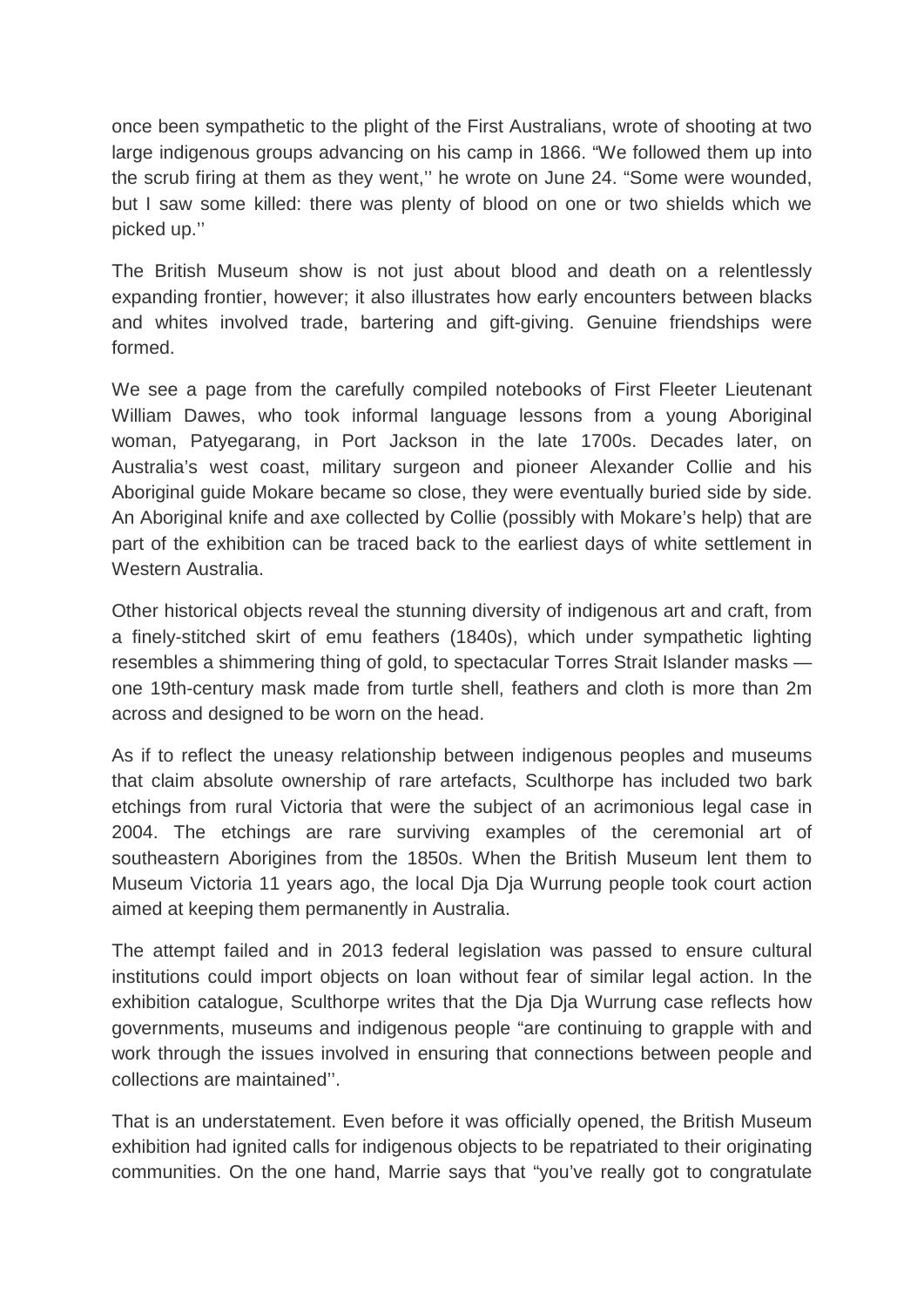the British Museum for putting on such an exhibition. I think it's very brave and I'm proud to be here.'' On the other, she remains adamant that artefacts should be returned if the communities to which they are linked want them back. "Yes, I believe in it [repatriation] totally,'' she says.

Another member of the NMA delegation, Russell Taylor, declares: "The objective we are striving for is, ultimately, repatriation.'' In particular, he believes the Botany Bay shield should come home. His father was raised in La Perouse, near Botany Bay, and his grandmother spent time there. "so that shield has particular significance to that region. That's the emotional part of the exhibition for me,'' he says.

Like Marrie, he believes collaboration is likely to bring about more change than shouting from the sidelines. "If all we're ever going to do is criticise institutions like the British Museum, it's unlikely that they're going to change how they do business. But by engaging through collaborative exhibitions like this one, that engagement is likely to bring about the change that all of us Aboriginal and Torres Strait Islander people require.''

The delegation's leader, Peter Yu, "deeply respects'' the pro-repatriation view but says he is a realist. He reasons that if the British Museum has not returned the Elgin marbles to Greece despite years of agitation from that country, it is unlikely to hand back artefacts to Australia.

In a well-attended lecture at the museum, Yu called for a more sophisticated and mature debate about repatriation: "We must move beyond the rhetoric of demanding urgent repatriation as a matter of addressing historic injustice and develop a consensus incorporating our museums, indigenous communities and our governments …

"A mature discussion would appreciate that repatriation is sensitive, complex and problematic. After a history of attempted cultural eradication, contemporary indigenous ownership of the material can often not be clear, and in all honesty we should not shy away from this.''

Yu has been heavily involved in the NMA's consultations with 27 Aboriginal and Torres Strait Islander communities that have connections to the British Museum's artefacts, and found there was a distinct range of views about repatriation — some indigenous people thought the objects should be returned, others simply wanted recognition and thanks for allowing the London museum to hold their ancestors' things.

A shy woman with red hair and purple-framed specs, Sculthorpe also calls for a more complex debate on ownership of objects. "People often talk about repatriation in very general terms,'' she says. "I think that there's a lack of appreciation that the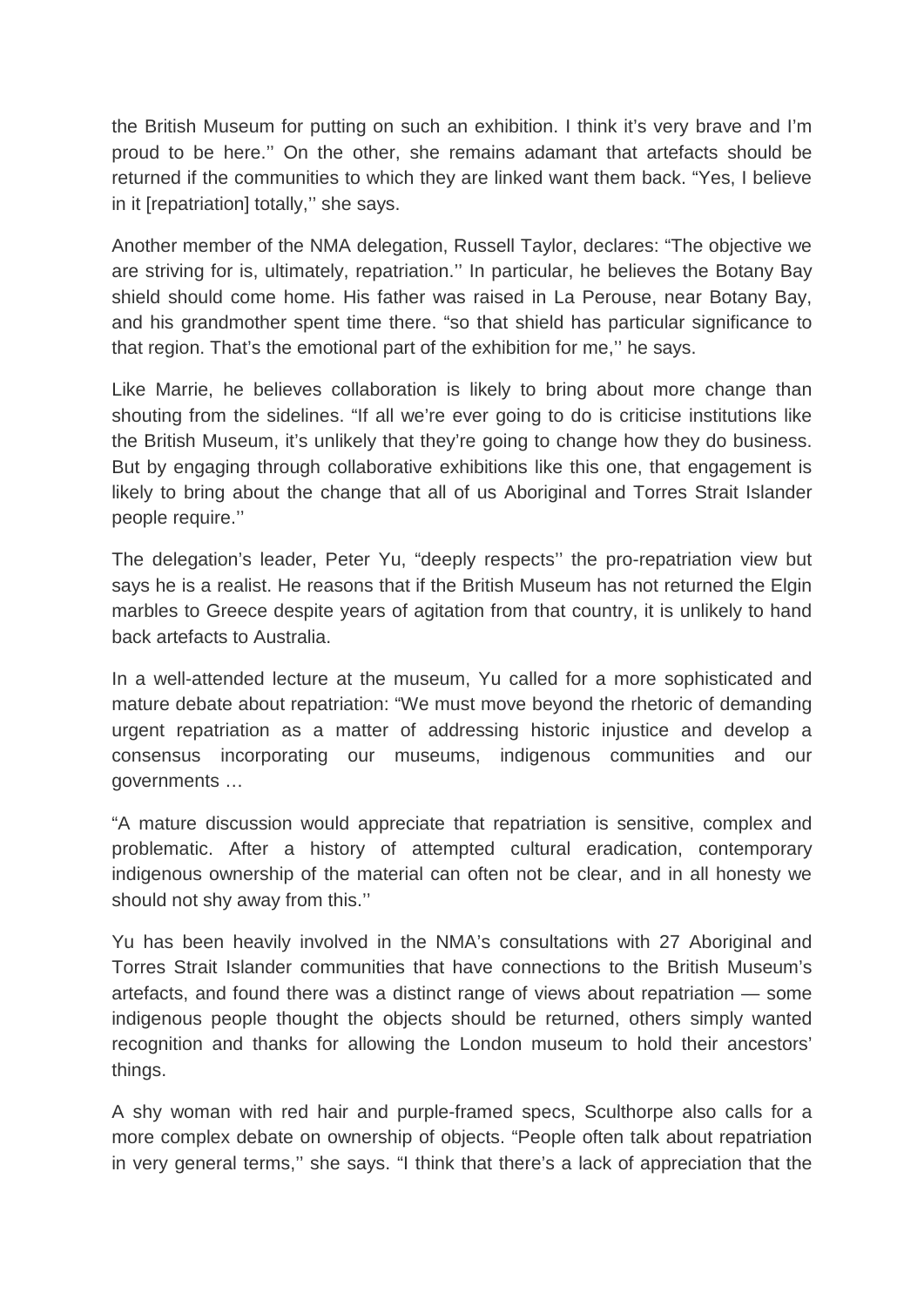British Museum's collection is a living and growing collection. We continue to acquire material from contemporary (indigenous) artists, through community art centres. "If there are calls for blanket return of materials, it doesn't do justice to the complexity of that issue.''

Laid out across two rooms, the *Indigenous Australia* exhibition is relatively small (the *Encounters* show, which will engage different curators, will be twice as big.) Would Sculthorpe have liked a bigger London show?

"A bigger exhibition would have needed about a year's more work,'' she says, smiling broadly. "It's a very high-profile space that we have and you have to think very carefully about what you choose. And that's a discipline … But sometimes less is more.''

It was a self-effacing NMA curator, Ian Coates, who in 2007, while visiting the British Museum in an exchange program, realised its indigenous Australian collection had enormous untapped potential. He came up with the idea for the joint project. Coates also had a "eureka moment'' when he discovered that several paintings in the British Museum's collection attributed to a "Mr Roberts" were the work of Tom Roberts, one of Australia's finest artists. Four of these "lost'' works will feature in the *Encounters* exhibition.

Review views one of these works, a watercolour titled *On Murray Island (1892)*, in a British Museum library. Suffused with firelight, smoke and virility, it depicts male islanders dancing furiously around a camp fire while wearing fierce-looking crocodile masks — masks similar to those included in the exhibition.

*Indigenous Australia*'s vigorous ticket sales and largely admiring reviews contrast sharply with the lukewarm to withering reception doled out to antipodean culture's last major outing at a London museum — 2013's 200-year survey of Australian art at the Royal Academy. One critic described a John Olsen work, installed overhead for that show, as evoking "the sensation of standing under a cascade of diarrhoea".

There have been no such cheap shots in the extensive coverage the *Indigenous Australia* exhibition has attracted. *The Guardian* gave it a five-star review, *The Times* called it "riveting'' and the *Evening Standard* said it was a "deeply engaging'' show that did not shy away from the devastating impact of colonisation. On the other hand, London's *Daily Telegraph* felt the exhibition focused too much on dispossession, and, writing in *The Independent*, Zoe Pilger, daughter of left-wing journalist John Pilger, said that to even look "at these beautiful baskets, shields, spears and masks,'' is "arguably to collude with the ongoing denial of indigenous rights'', given that some indigenous people want them to be repatriated.